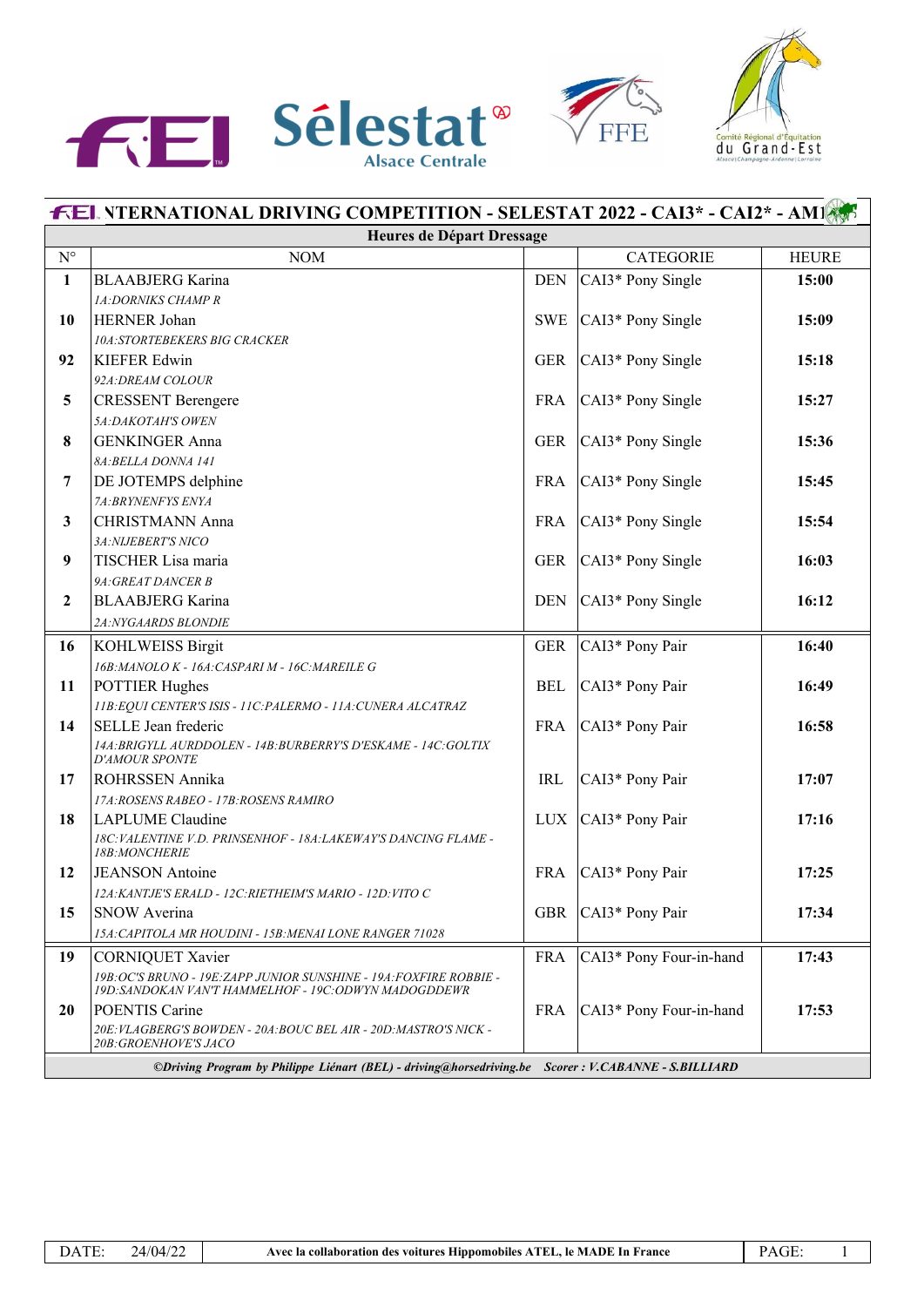





| <b>FEL NTERNATIONAL DRIVING COMPETITION - SELESTAT 2022 - CAI3* - CAI2* - AM1895</b> |                                                                                                                         |             |                            |              |  |
|--------------------------------------------------------------------------------------|-------------------------------------------------------------------------------------------------------------------------|-------------|----------------------------|--------------|--|
|                                                                                      | Heures de Départ Dressage                                                                                               |             |                            |              |  |
| $N^{\circ}$                                                                          | $\rm{NOM}$                                                                                                              |             | <b>CATEGORIE</b>           | <b>HEURE</b> |  |
| 68                                                                                   | <b>SCHUBERT Ciara</b>                                                                                                   | <b>GER</b>  | Under 25 Drivers Horse Sin | 08:00        |  |
|                                                                                      | 68A: ENERGY 19                                                                                                          |             |                            |              |  |
| 69                                                                                   | <b>UNZEITIG</b> Anne                                                                                                    | <b>GER</b>  | Under 25 Drivers Horse Sin | 08:09        |  |
|                                                                                      | 69A:ROSEMAN 3                                                                                                           |             |                            |              |  |
| 88                                                                                   | <b>ASSAILLY Celia</b>                                                                                                   | <b>FRA</b>  | Under 25 Drivers Horse Sin | 08:18        |  |
|                                                                                      | 88A:CAMBIO                                                                                                              |             |                            |              |  |
| 66                                                                                   | <b>RISCH Valentin</b>                                                                                                   | <b>FRA</b>  | Under 25 Drivers Horse Sin | 08:27        |  |
|                                                                                      | 66A: VALENTINO                                                                                                          |             |                            |              |  |
| 91                                                                                   | HERTKORN-KIEFER Katrin                                                                                                  | <b>GER</b>  | CAI2* Pony Single          | 08:40        |  |
|                                                                                      | 91A:DESPERADO 239                                                                                                       |             |                            |              |  |
| 55                                                                                   | <b>SCOTT Lucy</b>                                                                                                       | <b>GBR</b>  | CAI2* Pony Single          | 08:49        |  |
|                                                                                      | 55A: TRICKLEBANK MAESTRO                                                                                                |             |                            |              |  |
| 87                                                                                   | SCHLEICHER Kai Maria                                                                                                    | <b>GER</b>  | CAI2* Pony Single          | 08:58        |  |
|                                                                                      | 87A: CHIP CHAP COCONUT                                                                                                  |             |                            |              |  |
| 59                                                                                   | <b>VERNAY Benoit</b>                                                                                                    | ${\rm FRA}$ | CAI2* Horse Single         | 09:07        |  |
|                                                                                      | 59A: CHAN DU BOIS ROND                                                                                                  |             |                            |              |  |
| 58                                                                                   | OLIVE Jean michel                                                                                                       | <b>FRA</b>  | CAI2* Horse Single         | 09:16        |  |
|                                                                                      | 58A:HABIKA BALA                                                                                                         |             |                            |              |  |
| 56                                                                                   | <b>TOUBLANC Mathieu</b>                                                                                                 | <b>FRA</b>  | CAI2* Pony Pair            | 09:29        |  |
|                                                                                      | 56A: ABSOLU DE CHATILLON - 56B: BAGATELE DE CHATILLON -                                                                 |             |                            |              |  |
|                                                                                      | <b>56C: BYZANCE DE CHATILLON</b>                                                                                        |             |                            |              |  |
| 57                                                                                   | <b>LENORMAND Eric</b>                                                                                                   | <b>FRA</b>  | CAI2* Pony Four-in-hand    | 09:38        |  |
|                                                                                      | 57B: MAESTOSO XLVII 5 15 - 57A: INCITATO III 122 - 57C: NEAPOLITANO<br>XXIX-137 - 57E: CONVERSANO STRANA IX             |             |                            |              |  |
|                                                                                      |                                                                                                                         |             |                            |              |  |
| 50                                                                                   | <b>DELMAS</b> Diane                                                                                                     | <b>FRA</b>  | CAI3* Horse Pair           | 10:06        |  |
|                                                                                      | 50C: FUTURE KISS - 50A: CELLAKERNA IFCE - 50B: CURIANTHA IFCE                                                           |             |                            |              |  |
| 49                                                                                   | <b>BÖSCH</b> Stefan                                                                                                     | AUT         | CAI3* Horse Pair           | 10:15        |  |
|                                                                                      | 49A:DADDY'S SUNSHINE 2 - 49C:FREESTYLE 3 - 49B:FERO 31                                                                  |             | CAI3* Horse Pair           |              |  |
| 51                                                                                   | <b>KENCK Patricia</b><br>51A: HUXLEY - 51B: NARCYZ                                                                      | <b>FRA</b>  |                            | 10:24        |  |
| 53                                                                                   | <b>MALGET Claude</b>                                                                                                    |             | LUX $ CAI3*$ Horse Pair    | 10:33        |  |
|                                                                                      | 53B: CUNEO - 53C: DUKAT - 53A: CAMEE MCL                                                                                |             |                            |              |  |
| 52                                                                                   | <b>VOGEL Francois</b>                                                                                                   | <b>FRA</b>  | CAI3* Horse Pair           | 10:42        |  |
|                                                                                      | 52A: NERUDA DE JAU - 52B: NESS DE NOAILLY - 52C: PAUSANIAS DE LA                                                        |             |                            |              |  |
|                                                                                      | <b>COMBE</b>                                                                                                            |             |                            |              |  |
| 67                                                                                   | <b>SCHUBERT Ciara</b>                                                                                                   | <b>GER</b>  | Under 25 Drivers Horse Sin | 10:55        |  |
|                                                                                      | 67A:LASSILA                                                                                                             |             |                            |              |  |
| 54                                                                                   | <b>BUCK Robert</b>                                                                                                      | <b>GBR</b>  | CAI2* Pony Single          | 11:08        |  |
|                                                                                      | 54A: THORNEYSIDE EMPORER                                                                                                |             |                            |              |  |
| 21                                                                                   | <b>BÖSCH</b> Alexander                                                                                                  | <b>AUT</b>  | CAI3* Horse Single         | 11:36        |  |
|                                                                                      | 21A:FINESSE 374                                                                                                         |             |                            |              |  |
| 26                                                                                   | PHILIPPOT Laure                                                                                                         | <b>BEL</b>  | CAI3* Horse Single         | 11:45        |  |
|                                                                                      | 26A:GALENV                                                                                                              |             |                            |              |  |
| 36                                                                                   | <b>LEFORT Claire</b>                                                                                                    | <b>FRA</b>  | CAI3* Horse Single         | 11:54        |  |
|                                                                                      | 36A:EDUWARD                                                                                                             |             |                            |              |  |
| 28                                                                                   | <b>RENIER Sylvie</b>                                                                                                    | <b>BEL</b>  | CAI3* Horse Single         | 14:00        |  |
|                                                                                      | 28A:HARALD                                                                                                              |             |                            |              |  |
|                                                                                      |                                                                                                                         |             |                            |              |  |
|                                                                                      | DATE:<br>24/04/22<br>PAGE:<br>$\overline{2}$<br>Avec la collaboration des voitures Hippomobiles ATEL, le MADE In France |             |                            |              |  |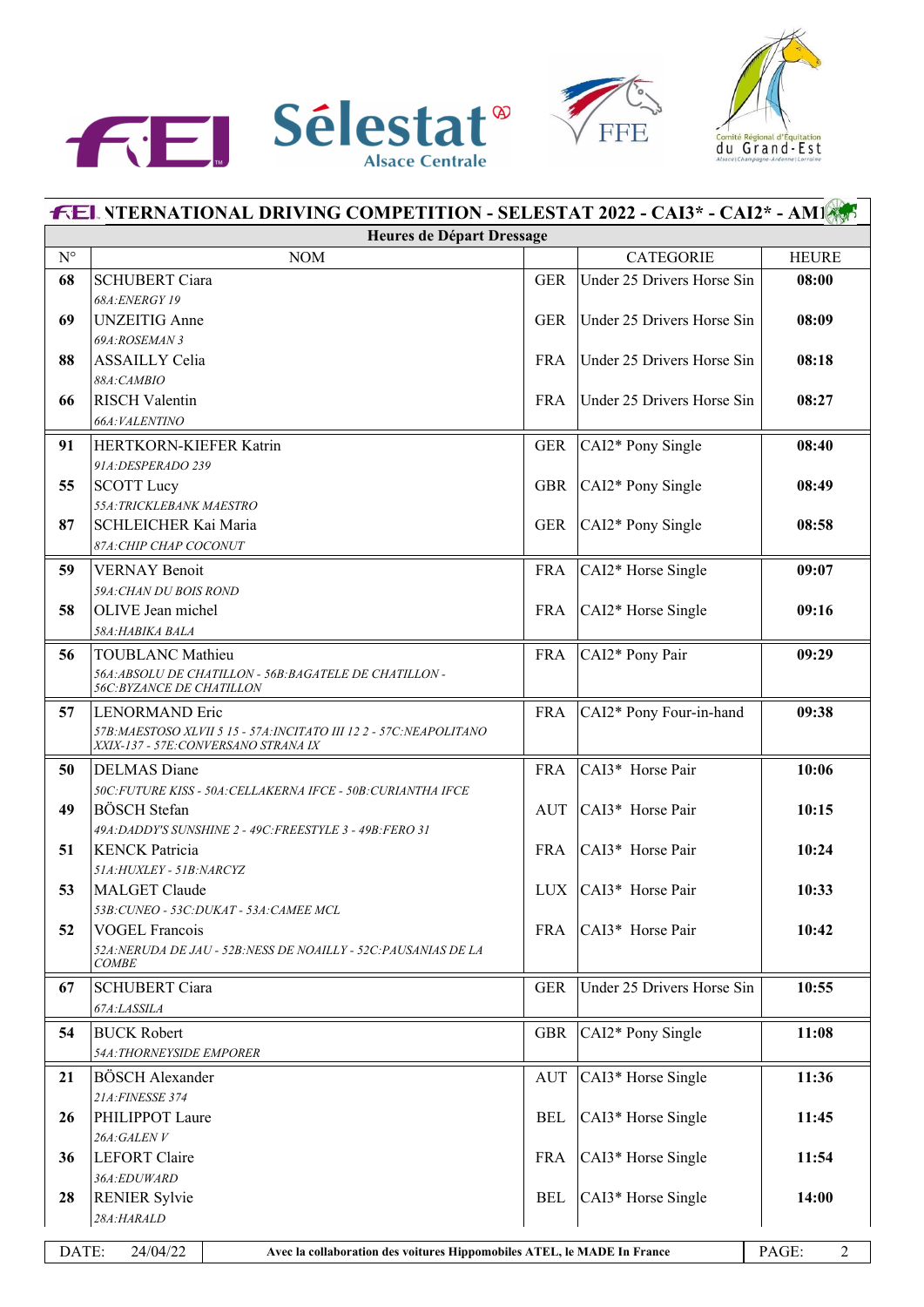





|                                                                                                      | <b>FEL NTERNATIONAL DRIVING COMPETITION - SELESTAT 2022 - CAI3* - CAI2* - AMI</b> |            |                          |              |
|------------------------------------------------------------------------------------------------------|-----------------------------------------------------------------------------------|------------|--------------------------|--------------|
|                                                                                                      | Heures de Départ Dressage                                                         |            |                          |              |
| $\mathrm{N}^\circ$                                                                                   | $\rm{NOM}$                                                                        |            | <b>CATEGORIE</b>         | <b>HEURE</b> |
| 37                                                                                                   | <b>MEYSON</b> Stephane                                                            | <b>FRA</b> | CAI3* Horse Single       | 14:09        |
|                                                                                                      | 37A: VOLKER                                                                       |            |                          |              |
| 38                                                                                                   | OLIVE Jean michel                                                                 | <b>FRA</b> | CAI3* Horse Single       | 14:18        |
|                                                                                                      | 38A:ALEJA DE MESENGUY                                                             |            |                          |              |
| 33                                                                                                   | <b>DESCHAMPS Clement</b>                                                          | <b>FRA</b> | CAI3* Horse Single       | 14:27        |
|                                                                                                      | 33A: BRUME DE CHABLIS                                                             |            |                          |              |
| 23                                                                                                   | <b>CLAEYS</b> Pieter                                                              | <b>BEL</b> | CAI3* Horse Single       | 14:36        |
|                                                                                                      | 23A:LEONORA BV                                                                    |            |                          |              |
| 45                                                                                                   | <b>SCHILTZ Franz</b>                                                              | LUX        | CAI3* Horse Single       | 14:45        |
|                                                                                                      | 45A:SAN REMO ROYAL                                                                |            |                          |              |
| 47                                                                                                   | THIBAUT-MCCAW Maureen                                                             | LUX        | CAI3* Horse Single       | 14:54        |
|                                                                                                      | 47A:VLUCA R                                                                       |            |                          |              |
| 34                                                                                                   | <b>GARCIA</b> Didier                                                              | <b>FRA</b> | CAI3* Horse Single       | 15:22        |
|                                                                                                      | 34A: GUILLAUME SWING                                                              |            |                          |              |
| 25                                                                                                   | MEUWIS Jonathan                                                                   | <b>BEL</b> | CAI3* Horse Single       | 15:31        |
| 44                                                                                                   | <b>25B: HAPPY DES CERISIERS</b><br><b>UNZEITIG</b> Anne                           |            |                          | 15:40        |
|                                                                                                      |                                                                                   | <b>GER</b> | CAI3* Horse Single       |              |
| 86                                                                                                   | 44A:DE NIRO 29<br>GÄNSHIRT Fabian                                                 | <b>GER</b> | CAI3* Horse Single       | 15:49        |
|                                                                                                      | <b>86A:FREDDIE MERCURY T</b>                                                      |            |                          |              |
| 32                                                                                                   | <b>AILLAUD</b> Magalie                                                            | FRA        | CAI3* Horse Single       | 15:58        |
|                                                                                                      | 32A: IMPERIO                                                                      |            |                          |              |
| 39                                                                                                   | <b>VERNAY Benoit</b>                                                              | <b>FRA</b> | CAI3* Horse Single       | 16:07        |
|                                                                                                      | 39B:CLINT                                                                         |            |                          |              |
| 46                                                                                                   | <b>SCHILTZ Marie</b>                                                              | LUX        | CAI3* Horse Single       | 16:16        |
|                                                                                                      | 46A:FRODO                                                                         |            |                          |              |
| 31                                                                                                   | HOUTAPPELS-BRUDER Kelly                                                           | CAN        | CAI3* Horse Single       | 16:44        |
|                                                                                                      | 31A:FLIP                                                                          |            |                          |              |
| 24                                                                                                   | <b>LEJEUNE</b> Etienne                                                            | <b>BEL</b> | CAI3* Horse Single       | 16:53        |
|                                                                                                      | 24A: MAY BE SPECIAL V'T WINKELVELD                                                |            |                          |              |
| 41                                                                                                   | <b>MCGILL Lucy</b>                                                                |            | GBR   CAI3* Horse Single | 17:02        |
|                                                                                                      | 41A: CASANOVA II                                                                  |            |                          |              |
| 22                                                                                                   | <b>BÖSCH</b> Alexander                                                            | AUT        | CAI3* Horse Single       | 17:11        |
|                                                                                                      | 22A:BAMBUCCA                                                                      |            |                          |              |
| 27                                                                                                   | PHILIPPOT Laure                                                                   | <b>BEL</b> | CAI3* Horse Single       | 17:20        |
|                                                                                                      | 27A: QC DREAM TIME BROZIE                                                         |            |                          |              |
| 35                                                                                                   | LEFORT Claire                                                                     | <b>FRA</b> | CAI3* Horse Single       | 17:29        |
| 35A: DARWIN DE FELINE                                                                                |                                                                                   |            |                          |              |
| ©Driving Program by Philippe Liénart (BEL) - driving@horsedriving.be Scorer : V.CABANNE - S.BILLIARD |                                                                                   |            |                          |              |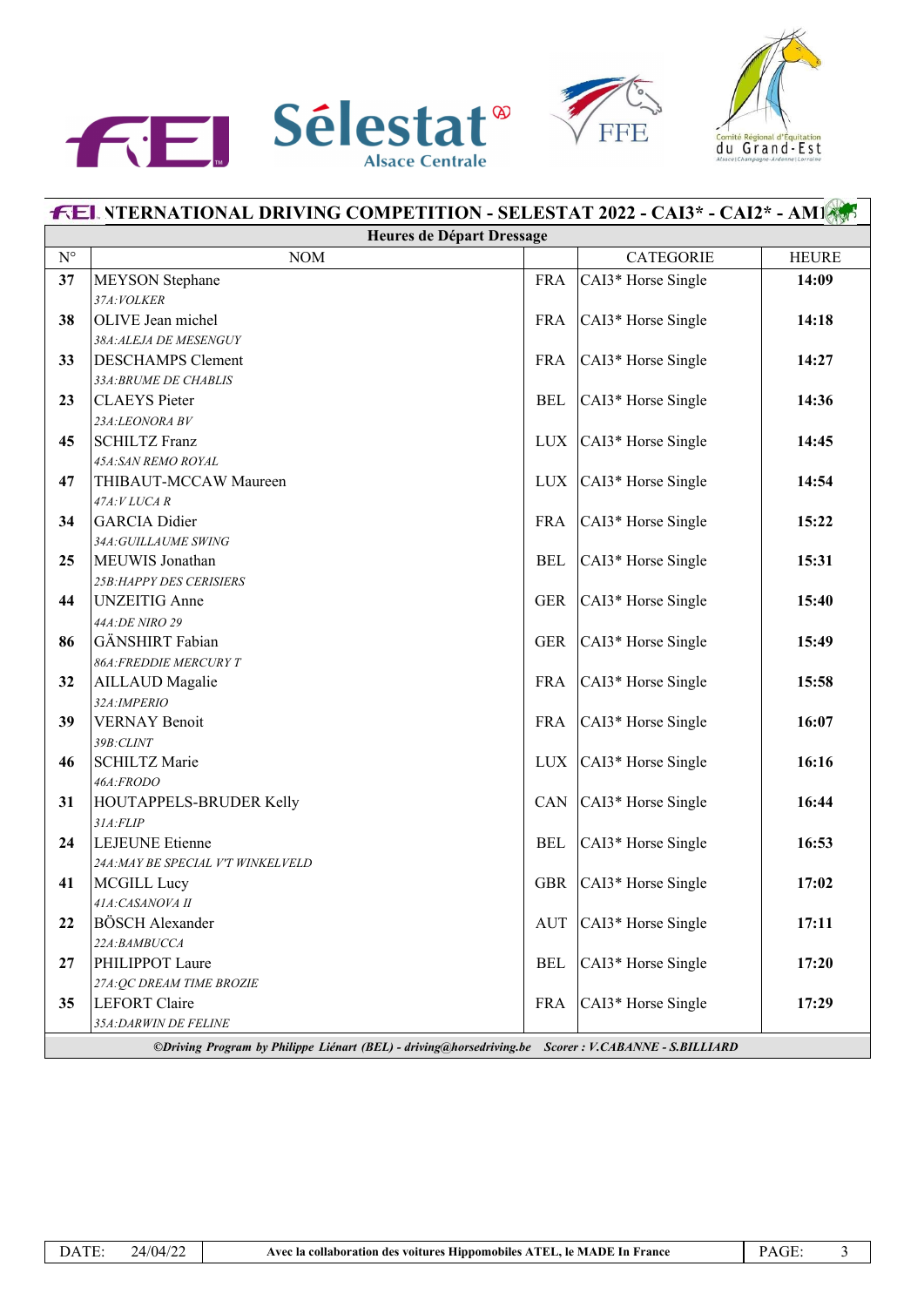





| <b>FEL NTERNATIONAL DRIVING COMPETITION - SELESTAT 2022 - CAI3* - CAI2* - AM18</b>                         |                                                                             |            |                            |              |
|------------------------------------------------------------------------------------------------------------|-----------------------------------------------------------------------------|------------|----------------------------|--------------|
| Heures de Départ Dressage                                                                                  |                                                                             |            |                            |              |
| $\mathrm{N}^\circ$                                                                                         | <b>NOM</b>                                                                  |            | <b>CATEGORIE</b>           | <b>HEURE</b> |
| 74                                                                                                         | <b>AMEND Pauline</b>                                                        | <b>GER</b> | Juniors Pony Single        | 08:00        |
|                                                                                                            | 74A:CLAIRE                                                                  |            |                            |              |
| 89                                                                                                         | <b>NOTTRET Anthony</b>                                                      | <b>FRA</b> | Juniors Pony Single        | 08:09        |
|                                                                                                            | 89A: CYRANO DU BEC                                                          |            |                            |              |
| 75                                                                                                         | HÜSGES Laura                                                                | <b>GER</b> | Juniors Pony Single        | 08:18        |
|                                                                                                            | 75A: TITUS 195                                                              |            |                            |              |
| 77                                                                                                         | <b>SCHLEICHER Pia</b>                                                       | <b>GER</b> | Juniors Pony Single        | 08:27        |
|                                                                                                            | 77A:TRALLALA 2                                                              |            |                            |              |
| 73                                                                                                         | LENORMAND Kilian                                                            | <b>FRA</b> | Juniors Pony Single        | 08:36        |
|                                                                                                            | 73B: CHOUCHENN DE DIEGE                                                     |            |                            |              |
| 72                                                                                                         | JUNG Julia                                                                  | <b>FRA</b> | Juniors Pony Single        | 08:45        |
|                                                                                                            | 72A: TURNINA'S BUSTER                                                       |            |                            |              |
| 70                                                                                                         | SCHMID Sophia<br>70A:FLEX 2                                                 | <b>AUT</b> | Juniors Pony Single        | 08:54        |
| 78                                                                                                         | STOLZENBERGER Philipp                                                       | <b>GER</b> | Juniors Pony Single        | 09:03        |
|                                                                                                            | 78A:GALILEO 153                                                             |            |                            |              |
| 79                                                                                                         | <b>ROHRSSEN Kris</b>                                                        | <b>IRL</b> | Juniors Pony Single        | 09:12        |
|                                                                                                            | 79A: CHECKMATE                                                              |            |                            |              |
| 71                                                                                                         | <b>FASSEL</b> Perlane                                                       | <b>FRA</b> | Juniors Pony Single        | 09:21        |
|                                                                                                            | 71A: ELITE D'IDEALE                                                         |            |                            |              |
| 81                                                                                                         | <b>REINHARDT</b> Malte                                                      | <b>GER</b> | Juniors Pony Pair          | 09:43        |
|                                                                                                            | 81A:SASKIA III - 81B:SURPRISE                                               |            |                            |              |
| 80                                                                                                         | <b>ANDREW Max</b>                                                           | <b>GER</b> | Juniors Pony Pair          | 09:52        |
|                                                                                                            | 80B:LEYBUCHTS PIERRE - 80A:LEYBUCHT LANCELOT - 80C:POLHAAR                  |            |                            |              |
|                                                                                                            | <b>SECRET SERYDDWR</b>                                                      |            |                            |              |
| 84                                                                                                         | <b>BANNERT</b> Audrey                                                       | <b>GER</b> | Children Pony Single       | 10:20        |
|                                                                                                            | 84A:VASCO                                                                   |            |                            |              |
| 85                                                                                                         | <b>CASTELLI Bice</b>                                                        | <b>ITA</b> | Children Pony Single       | 10:29        |
|                                                                                                            | 85A: VALENZO DE CHANDIEU                                                    |            |                            |              |
| 82                                                                                                         | <b>AILLAUD Nuno</b>                                                         | <b>FRA</b> | Children Pony Single       | 10:38        |
|                                                                                                            | <b>82A:KANTJE'S ZILTON</b>                                                  |            |                            |              |
| 90                                                                                                         | NOTTRET Herve                                                               | <b>FRA</b> | Children Pony Single       | 10:47        |
|                                                                                                            | 90A: KILKENNY MOUNT                                                         |            |                            |              |
| 83                                                                                                         | LEGRET Bouly marine                                                         | <b>FRA</b> | Children Pony Single       | 10:56        |
|                                                                                                            | 83A: UNA DU BOSQUE                                                          |            |                            |              |
| 61                                                                                                         | <b>LENNE</b> Louise                                                         | <b>FRA</b> | Under 25 Drivers Pony Sing | 11:09        |
|                                                                                                            | 61A: VITA NOVA'S ASHLEIGH CHANEL                                            |            |                            |              |
| 60                                                                                                         | FELGUEIRAS Romane                                                           | <b>FRA</b> | Under 25 Drivers Pony Sing | 11:18        |
|                                                                                                            | <b>60A:ATOS DU CARBONEL</b>                                                 |            |                            |              |
| 63                                                                                                         | TISCHER Lisa maria                                                          | <b>GER</b> | Under 25 Drivers Pony Sing | 11:27        |
| 62                                                                                                         | 63A:NEW YORK<br><b>LENORMAND Valentine</b>                                  | <b>FRA</b> | Under 25 Drivers Pony Sing | 11:36        |
|                                                                                                            | <b>62A: UDERZO DES TEMPLIERS</b>                                            |            |                            |              |
|                                                                                                            |                                                                             |            |                            |              |
| 65                                                                                                         | REINHARDT Leon zacharias                                                    | <b>GER</b> | Under 25 Drivers Pony Pair | 11:49        |
| 64                                                                                                         | 65A: BÜNTEEICHEN-MAMBO - 65B: TOM 346 - 65C: TURNINA'S RIANO<br>HENSEL Lena | <b>GER</b> | Under 25 Drivers Pony Pair | 11:58        |
|                                                                                                            | 64A: BONNI - 64C: VAN ROYC'S SERGEANT PEPPER - 64B: NIKKI                   |            |                            |              |
|                                                                                                            |                                                                             |            |                            |              |
| DATE:<br>24/04/22<br>PAGE:<br>Avec la collaboration des voitures Hippomobiles ATEL, le MADE In France<br>4 |                                                                             |            |                            |              |